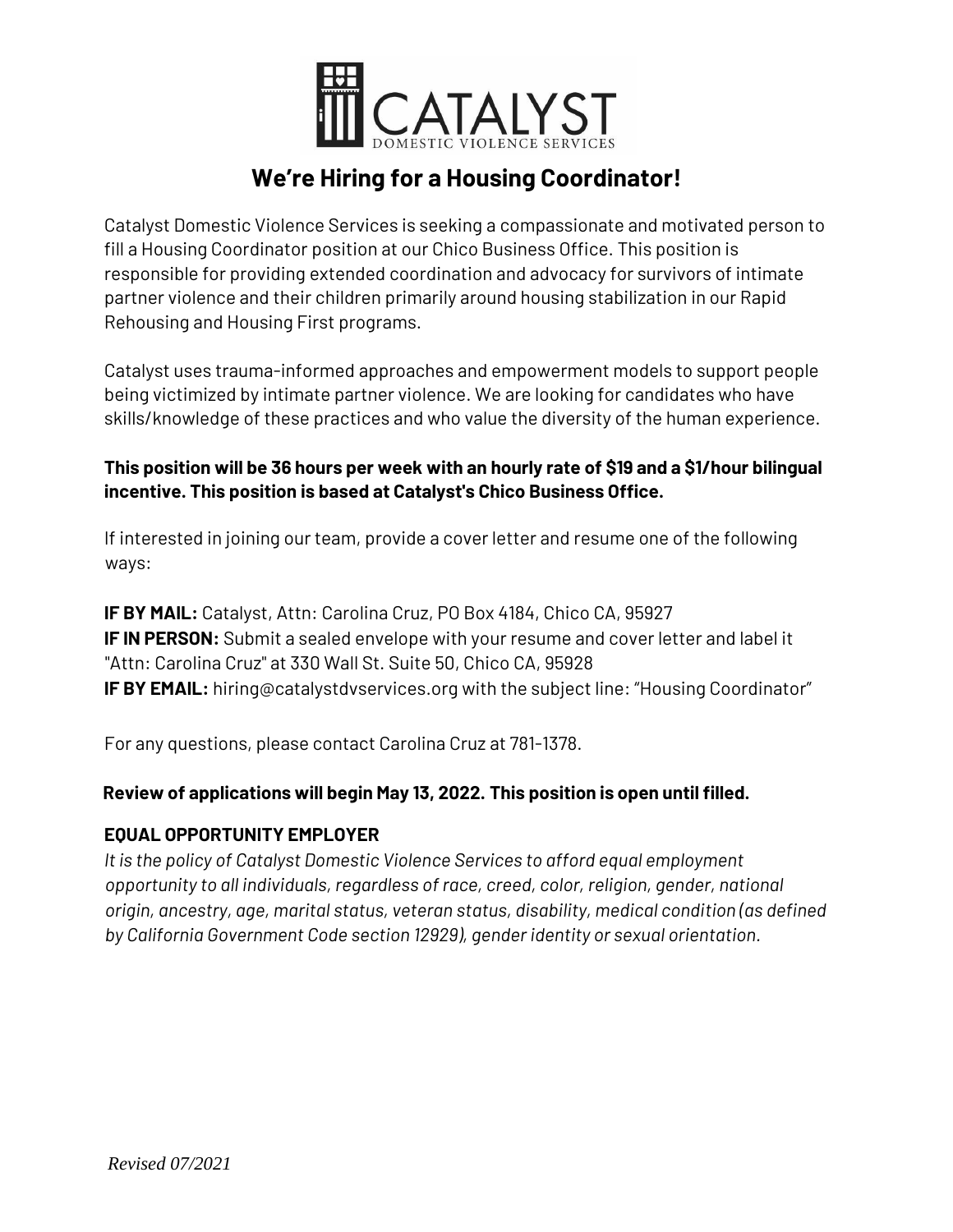

**POSITION:** Housing Coordinator

**RESPONSIBLE TO:** Housing Program Manager

**JOB SUMMARY:** Provides extended coordination and advocacy for survivors of intimate partner violence and their children primarily around housing stabilization in our Rapid Rehousing and Housing First programs.

#### **RESPONSIBILITIES:**

- Demonstrate commitment to the agency's mission and values;
- Actively engage in the development and implementation of the agency strategic plan;
- Direct participant services, including but not limited to: crisis intervention (phone/drop-in), resource and referral, emergency transportation, shelter assessment and welcoming process;
- Provide Housing services including but not limited to:
	- o Provide advocacy and accompaniment as needed with property owners and landlords;
	- o Foster relationships with landlords to aid in all aspects of current and future participants' housing;
	- o Assist Participants into appropriate program based on assessment, levels of need, and self-sufficiency;
	- o Assist Participants in the creation of a self-identified plan to achieve permanent housing;
	- o Assist with rental applications and other paperwork as needed for renting and address barriers that may arise;
	- o Coordinate financial assistance from Catalyst for deposit and rent and for additional needs including, but not limited to: childcare, assistance with household needs, and transportation;
	- o Provide assistance with safety planning, safeguarding home and protect Participant privacy;
	- o Stay current with knowledge of grant parameters, available funds and allowable expenditures;
	- o Maintain regular ongoing advocacy to foster stable permanent housing;
	- o Coordinate schedule to facilitate meetings with Participant and advocate/accompany to other agencies;
- Maintain daily statistics of Housing Programs to foster staff awareness of program vacancies and for reporting;
- Arrange for inspections of potential Rapid Rehousing rentals through Housing Authority of the County of Butte.
- General knowledge of rental process, tenant rights, and other legal aspects of housing;